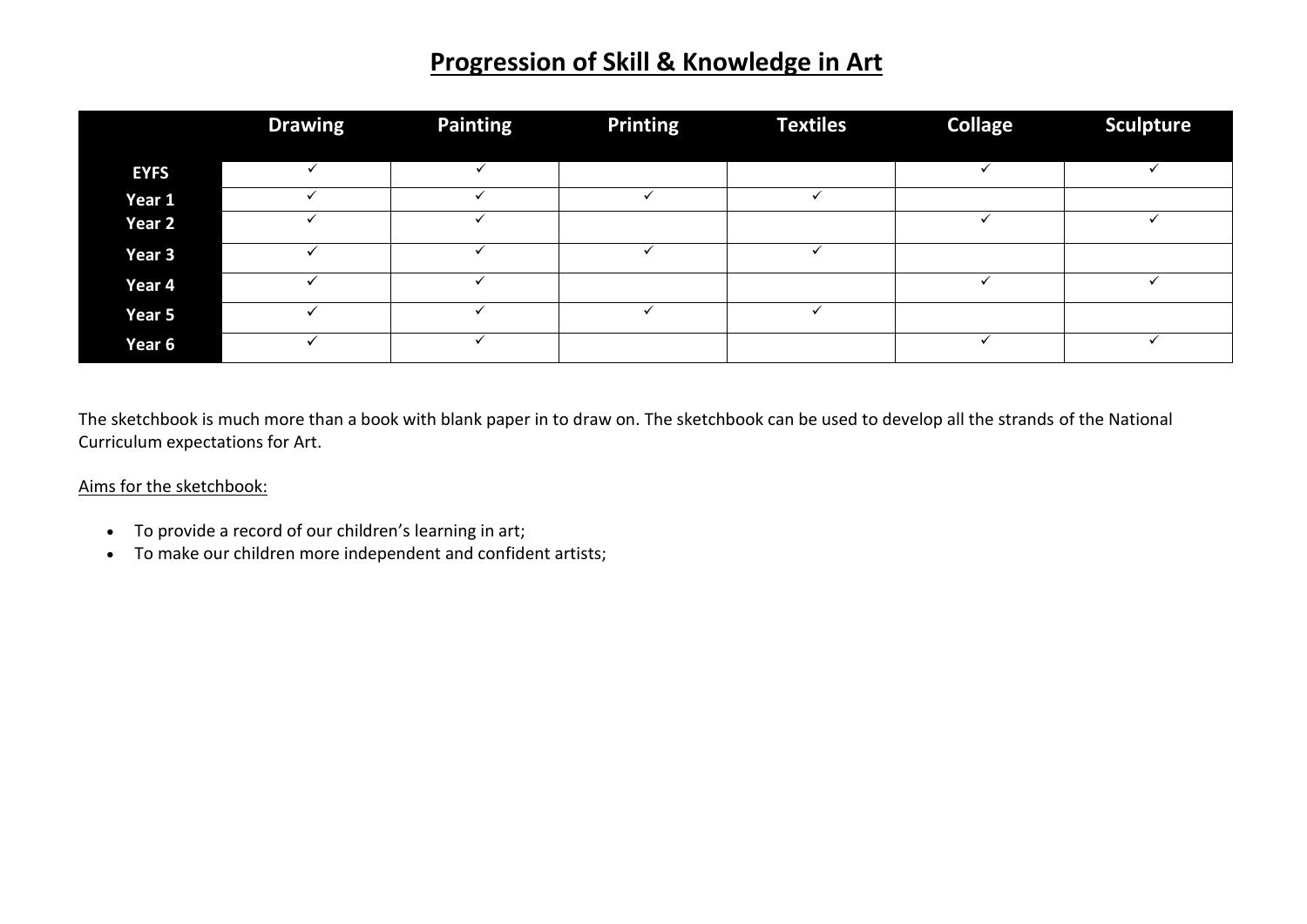|                 | <b>Progression in Drawing</b>                                                                                                                                 |                                                                                                                                                                           |                                                                                                                                                                                                                                                                |                                                                                                                                                                                                      |                                                                                                       |                                                                                                                                                     |                                                                                                                                                                                                                         |  |  |
|-----------------|---------------------------------------------------------------------------------------------------------------------------------------------------------------|---------------------------------------------------------------------------------------------------------------------------------------------------------------------------|----------------------------------------------------------------------------------------------------------------------------------------------------------------------------------------------------------------------------------------------------------------|------------------------------------------------------------------------------------------------------------------------------------------------------------------------------------------------------|-------------------------------------------------------------------------------------------------------|-----------------------------------------------------------------------------------------------------------------------------------------------------|-------------------------------------------------------------------------------------------------------------------------------------------------------------------------------------------------------------------------|--|--|
|                 | <b>EYFS</b>                                                                                                                                                   | Year 1                                                                                                                                                                    | Year 2                                                                                                                                                                                                                                                         | Year 3                                                                                                                                                                                               | Year 4                                                                                                | Year 5                                                                                                                                              | Year 6                                                                                                                                                                                                                  |  |  |
| <b>Pencil</b>   | Hold a pencil<br>effectively - using the<br>tripod grip in almost all<br>cases.<br>Begin to show<br>accuracy and care<br>when drawing.                        | Know gradients of<br>pencils.<br><b>IN MARK</b><br>2B<br>Know how to create<br>tone using pencil to<br>give 2D shapes depth,<br>shaded light and dark.                    | Know gradients of<br>pencils.<br><b>MOOD BOOK BOOK AND AND</b><br>46<br>2B<br>Hb<br>Know how to create<br>detail drawings of<br>textures and patterns.<br>Know how to add<br>dimension to draws<br>using tone and value<br>to create form (3D<br>effect)<br>HB | Know which pencils<br>create which tone &<br>value.<br>Know how to add<br>dimension to drawing<br>using tone and value<br>to create and enhance<br>form.<br>$\frac{148}{3}$ $\frac{6}{4}$ 5          | Know which pencil to<br>choose for the purpose<br>needed.<br>Know how to shade 3D<br>objects.         | Know the correct tool<br>to draw with a purpose<br>for tone & value.<br>Know to use tone and<br>value to create shade<br>and depth to a<br>drawing. | Purposeful selection of<br>medium to show:<br>Tone<br>Value<br>Form<br>Shape<br>Space<br>Texture<br>Pattern                                                                                                             |  |  |
| Shape &<br>Form | Recognise and name<br>2D shapes: circle,<br>triangle, square, and<br>rectangle.<br>Identify shapes in their<br>environment e.g. "my<br>paper is a rectangle." | Know how to draw<br>around 2D shapes to<br>then to be able to<br>draw free hand: circle,<br>triangle, square,<br>rectangle.<br>Replicate shapes they<br>see in real life. | Replicate shapes free<br>hand: circle, triangle,<br>square rectangle.<br>Know how to make<br>accurate shapes of<br>objects from still life<br>with awareness of<br>space.<br>Replication a drawing<br>which shows 1 point<br>perspective.                      | Know how to use tone<br>and value to create 3D<br>form: cuboid, cube.<br>See and draw shapes<br>accurately to give<br>form, from<br>observation.<br>Know how to draw<br>with 1 point<br>perspective. | Know how to use tone<br>and value to create a<br>variety of 3D forms.<br>Draw 1 point<br>perspective. | Know how to use tone,<br>texture, pattern and<br>value to create mood<br>and feeling.<br>Draw 2 point<br>perspective.                               | Know how to draw a<br>range of 3D shapes:<br>cuboid, cube, pyramid,<br>cylinder, sphere.<br>Create mood and<br>emotion in drawings<br>through choices of<br>tone, form, value.<br>Draw with a range of<br>perspectives. |  |  |
| Shape and       | Make marks using a<br>pencil or pencil crayon.                                                                                                                | Know how to use<br>pencil to create                                                                                                                                       | Know how to use<br>pencil to create                                                                                                                                                                                                                            | Know how to use<br>pencil to create                                                                                                                                                                  | Know how to use<br>pattern and texture in                                                             | Know how to use<br>pattern and texture                                                                                                              | Know how to create<br>mood and emotion in                                                                                                                                                                               |  |  |
| <b>Texture</b>  |                                                                                                                                                               | pattern and texture.                                                                                                                                                      | pattern and texture.                                                                                                                                                                                                                                           | pattern and texture:                                                                                                                                                                                 |                                                                                                       | within a piece of work                                                                                                                              |                                                                                                                                                                                                                         |  |  |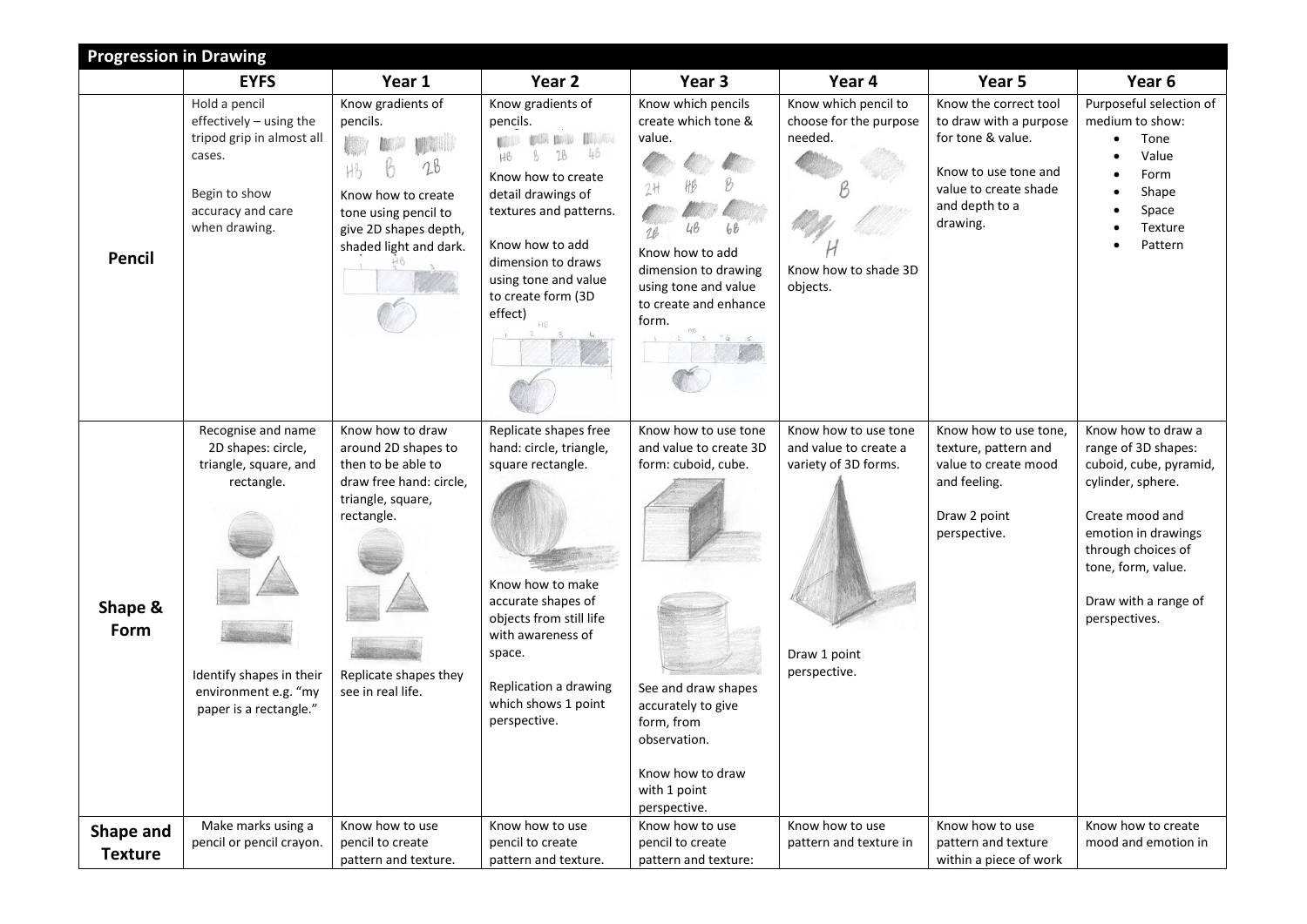|               | Explore with the marks               |                                  | Leaves                 | fine feather, heavy      | finer detail over larger | to enhance details:     | drawings through       |
|---------------|--------------------------------------|----------------------------------|------------------------|--------------------------|--------------------------|-------------------------|------------------------|
|               | they make, exploring                 |                                  |                        | feature, smooth scales,  | areas for purpose.       | brick, tiles, scales,   | tone, form, value.     |
|               | pressure and texture.                | (heat                            | eathers were           | rough scales, spiny      |                          | wood.                   |                        |
|               |                                      |                                  |                        | scales, fish scales.     |                          |                         |                        |
|               |                                      | Clouds                           | Scales                 |                          |                          |                         |                        |
|               |                                      | Stones                           |                        |                          |                          |                         |                        |
|               |                                      |                                  |                        | Fine                     | Candle                   |                         |                        |
|               |                                      |                                  |                        | clouds                   |                          |                         |                        |
|               |                                      | feathers                         |                        |                          |                          |                         |                        |
|               |                                      |                                  |                        | Smooth                   |                          |                         |                        |
|               |                                      |                                  |                        |                          |                          |                         |                        |
|               |                                      |                                  |                        |                          |                          |                         |                        |
|               | <b>Henri Rousseau</b>                | <b>Wassily Kandinsky</b>         | <b>Paul Klee</b>       | Georgia O'Keefe          | <b>Claude Monet</b>      | <b>Vincent Van Gogh</b> | <b>Pablo Picasso</b>   |
|               | Henri was born in                    | Kandinsky was born in            | Paul Klee was born on  | Georgia O'Keeffe wa      | Claude Monet was         | Vincent van Gogh was    | Pablo Picasso was born |
|               | France on the 21 <sup>st</sup> May   | Moscow, Russia                   | 18th December 1879     | born on 15th             | born on 14th             | born in the             | in Malaga, Spain on    |
|               | 1844.                                |                                  | in Bern, Switzerland.  | November 1887 in         | November 1840 in         | Netherlands, on 30th    | 25th October 1881.     |
|               |                                      | He was born in 1866.             |                        | Wisconsin, United        | Paris, France.           | March 1853.             |                        |
|               | Rousseau was a self-                 |                                  | In 1911 Paul Klee      | States.                  |                          |                         | His father started to  |
|               | taught painter and he                | He was one of the                | became friends with    |                          | Monet suffered with      | Van Gogh started to     | train Pablo in drawing |
|               | did not become a full                | most important artists           | Wassily Kandinsky.     | At the age of ten,       | cataracts. In 1923 he    | work on drawings from   | techniques and oil     |
|               | time artist until he                 | of the 20 <sup>th</sup> Century. |                        | Georgia O'Keeffe knew    | had surgery to remove    | an early age. He        | painting from the age  |
|               | turned 49.                           |                                  | He produced the        | she wanted to be an      | them from his eyes.      | started to paint with   | of seven.              |
|               |                                      | He expressed feelings            | work Ad Parnassum in   | artist and she started   | The works he painted     | oil paints in 1883.     |                        |
|               | Some of his most                     | through colour and               | 1932, one of his most  | to have lessons with     | when he had cataracts    |                         | Picasso was a painter, |
|               | famous paintings                     | shape.                           | well-known paintings.  | Sara Mann, a             | are more red than the    | He was only 37 years    | sculptor, print-maker  |
|               | include Tiger in a                   |                                  | He finished more than  | watercolour painter.     | ones he painted after    | old when he died.       | and poet.              |
|               | Tropical Storm and The               | He started abstract art.         | 9000 pieces of art in  |                          | his operation.           |                         |                        |
| <b>Artist</b> | Hungry Lion Throws                   |                                  | his lifetime.          | She was inspired by      |                          | He only sold one        | During his career he   |
|               | Itself on the Antelope.              |                                  |                        | the scenery of New       | Claude Monet was the     | painting while he was   | completed more than    |
| Knowledge     |                                      |                                  | Paul Klee was involved | Mexico                   | founder of the           | alive, The Red          | 1800 paintings,        |
|               | Many of his paintings                |                                  | in World War 1, but he |                          | impressionist            | Vineyard.               | sculptures, 2500       |
|               | were jungle scenes but               |                                  | never served on the    | As she got older,        | movement. He was         |                         | ceramic works, and     |
|               | he never actually went               |                                  | front line.            | O'Keeffe started to      | focused on capturing     | Today Vincent Van       | 10000 drawings.        |
|               | to a jungle. He used<br>pictures and |                                  |                        | lose her central vision. | movement and             | Gogh is one of the      |                        |
|               | illustrations in books               |                                  |                        | She still had peripheral | changing light and       | most famous artists in  | Several of Picasso's   |
|               |                                      |                                  |                        | vision and she           | colour in his paintings, | the world and his work  | works have been sold   |
|               | for his inspiration.                 |                                  |                        | continued to produce     | and was less             | changes hands for       | for more than \$100    |
|               |                                      |                                  |                        | artwork (pencil and      | concerned with           | millions of dollars.    | million dollars.       |
|               |                                      |                                  |                        | charcoal drawings and    | realism.                 |                         |                        |
|               |                                      |                                  |                        | pottery).                |                          |                         |                        |
|               |                                      |                                  |                        |                          | Paintings by Claude      |                         |                        |
|               |                                      |                                  |                        | Her most well-known      | Monet now sell for       |                         |                        |
|               |                                      |                                  |                        | work features objects    | tens of millions of      |                         |                        |
|               |                                      |                                  |                        | enlarged and painted     | pounds. He produced      |                         |                        |
|               |                                      |                                  |                        | as if viewed through a   | more than 1000           |                         |                        |
|               |                                      |                                  |                        | magnifying glass.        |                          |                         |                        |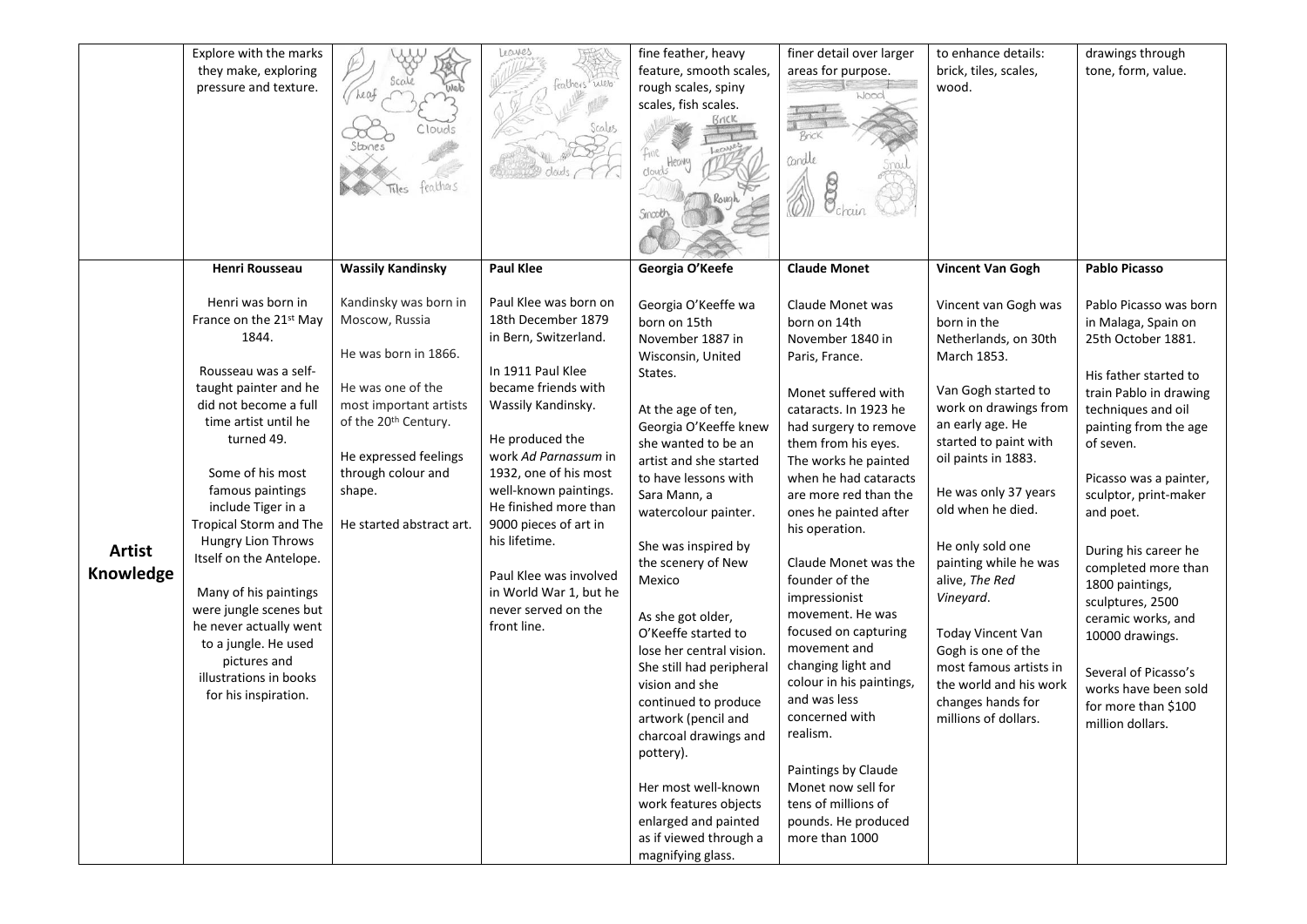|            |                                                                          |                                        |                                                        |                                      | individual paintings<br>during his career.                                          |                      |               |
|------------|--------------------------------------------------------------------------|----------------------------------------|--------------------------------------------------------|--------------------------------------|-------------------------------------------------------------------------------------|----------------------|---------------|
|            |                                                                          |                                        |                                                        |                                      | He is probably most<br>well-known for his<br>series of paintings of<br>water lilies |                      |               |
| Vocabulary | Pencil, pencil crayon,<br>marks, circle, square,<br>triangle, rectangle. | Light, dark, gradient,<br>tone, shade, | Dimension, tone,<br>patterns, textures,<br>perspective | Value, smooth, rough,<br>fine, heavy | Purpose, detail                                                                     | Depth, mood, enhance | Form, emotion |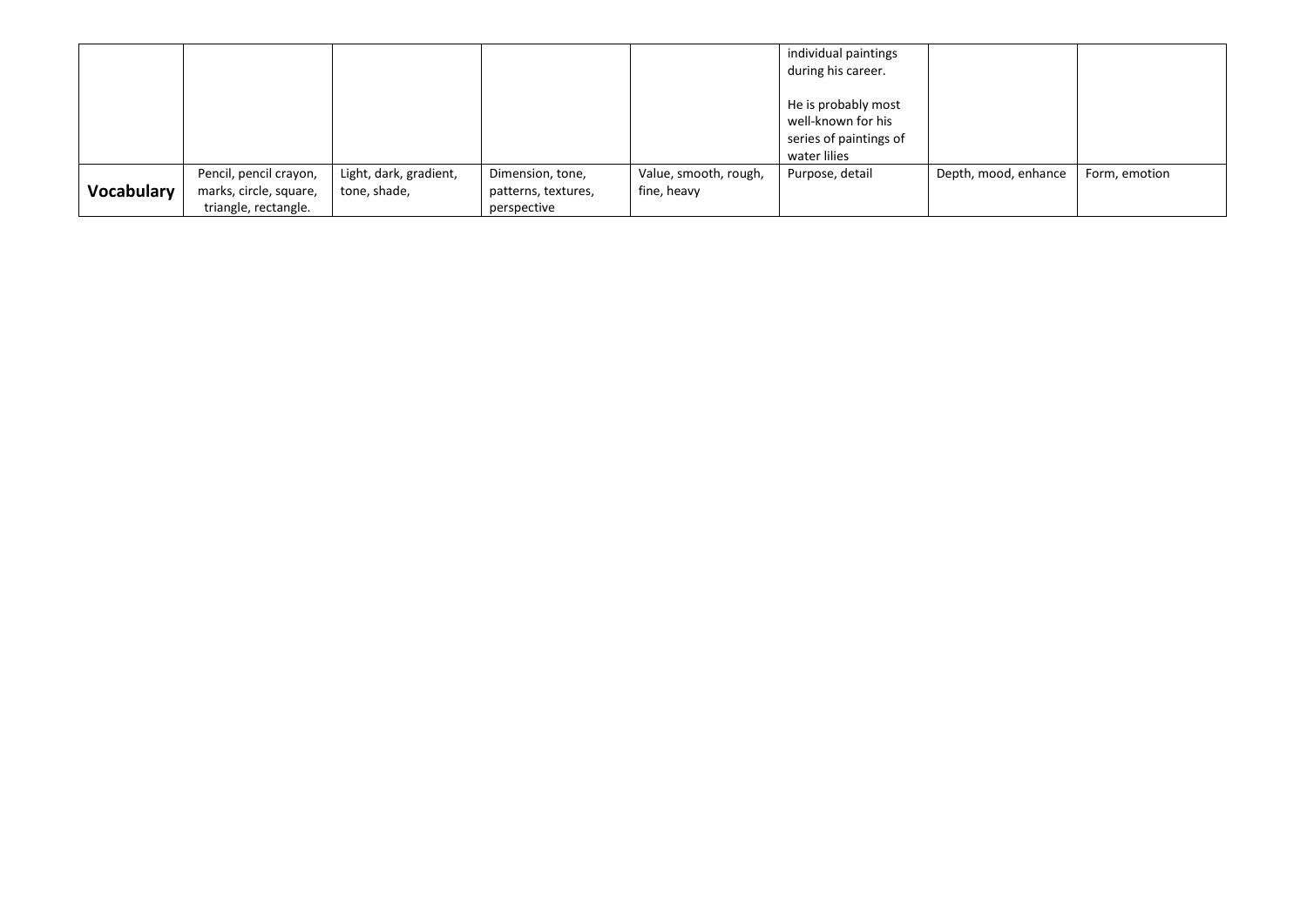|                               | <b>Progression in Painting</b>                                                                                                                                                                                                                                             |                                                                                                                                                                                                                             |                                                                                                                                                                                                                                  |                                                                                                                                                                                                                                                                                                                                                                                           |                                                                                                                                                                                                 |                                                                                                                                                                                                                                                                                                                          |                                                                                                                                                 |  |  |  |
|-------------------------------|----------------------------------------------------------------------------------------------------------------------------------------------------------------------------------------------------------------------------------------------------------------------------|-----------------------------------------------------------------------------------------------------------------------------------------------------------------------------------------------------------------------------|----------------------------------------------------------------------------------------------------------------------------------------------------------------------------------------------------------------------------------|-------------------------------------------------------------------------------------------------------------------------------------------------------------------------------------------------------------------------------------------------------------------------------------------------------------------------------------------------------------------------------------------|-------------------------------------------------------------------------------------------------------------------------------------------------------------------------------------------------|--------------------------------------------------------------------------------------------------------------------------------------------------------------------------------------------------------------------------------------------------------------------------------------------------------------------------|-------------------------------------------------------------------------------------------------------------------------------------------------|--|--|--|
|                               | <b>EYFS</b>                                                                                                                                                                                                                                                                | Year 1                                                                                                                                                                                                                      | Year 2                                                                                                                                                                                                                           | Year 3                                                                                                                                                                                                                                                                                                                                                                                    | Year 4                                                                                                                                                                                          | Year 5                                                                                                                                                                                                                                                                                                                   | Year 6                                                                                                                                          |  |  |  |
| Colour                        | Know red, blue and<br>yellow are the primary<br>colours.                                                                                                                                                                                                                   | Know purple, orange<br>and green are<br>secondary colours.<br>Know red and blue =<br>purple.<br>Know red and yellow =<br>orange.<br>Know blue and yellow =<br>green.                                                        | Know purple, orange<br>and green are<br>secondary colours.<br>Know red and blue =<br>purple.<br>Know red and yellow =<br>orange.<br>Know blue and yellow =<br>green.<br>Know how to mix<br>colours to make<br>secondary colours. | Know tertiary colours<br>are created by mixing<br>primary and secondary<br>colours.<br>Know yellow and orange<br>= amber.<br>Know orange and red =<br>vermillion.<br>Know red and purple =<br>magenta.<br>Know purple and blue =<br>violet.<br>Know blue and green -<br>teal.<br>Know green and yellow =<br>chartreuse.<br>Magenta<br>Violet<br>amber<br>Vermillion<br> ea <br>Chartreuse | Know the position of<br>each primary,<br>secondary and tertiary<br>colour on a colour<br>wheel.<br>Know how to create<br>tints by adding white.<br>Know how to create<br>shade by adding black. | Know how to create<br>tones by adding grey.<br>Know that colours are<br>often associated with<br>particular moods and<br>emotions.<br>blue = cold/sadness<br>$red = anger$ or lust<br>Yellow = happiness or<br>cowardice<br>Green = envy or greed<br>Purple = pride or fear<br>Black = coldness<br>White = shock or fear | Know how to use<br>colour for purpose and<br>explain reasons for<br>their choices.<br>Know how artist use<br>colour for a particular<br>effect. |  |  |  |
| <b>Brush</b><br><b>Theory</b> | Use a range of small<br>tools, including paint<br>brushes.<br>Know that brushes will<br>make different marks<br>to pencils.<br>Explore with a variety<br>of different materials<br>including sponge<br>brushes, rollers and<br>homemade painting<br>equipment e.g. leaves. | Know to select a fine<br>paint brush to add<br>detail and a fat brush<br>to cover large areas.<br>Replicate patterns<br>using own colour<br>choices.<br>Replicate colours used<br>by great artists in their<br>own artwork. | Know which brushes<br>to use to give hard,<br>soft and thin effects.<br>Know how to create<br>texture on paper.                                                                                                                  | Know a whitewash<br>creates water-based or<br>pastel stylisation.<br>Know how to create a<br>whitewash.<br>Know which brushes<br>help create the desired<br>effect.                                                                                                                                                                                                                       | Replicate brush stoke<br>effects.                                                                                                                                                               | Use light and dark to<br>create shadows.<br>Know how to<br>manipulate the paint<br>to create form.                                                                                                                                                                                                                       | Replicate examples of<br>manipulating paint to<br>create different<br>textures.                                                                 |  |  |  |
| <b>Artist</b>                 | <b>Frank Bowling</b><br>Frank Bowling was                                                                                                                                                                                                                                  | David Hockney<br>David Hockney was                                                                                                                                                                                          | <b>Iris Scott</b><br>Iris was born on May                                                                                                                                                                                        | <b>Henri Matisse</b><br>Henri Matisse was                                                                                                                                                                                                                                                                                                                                                 | <b>L.S Lowry</b><br>L. S. Lowry (Laurence                                                                                                                                                       | 'Am I not a man and a<br>brother?' Artwork                                                                                                                                                                                                                                                                               | Frida Kahlo<br>Frida Kahlo was a                                                                                                                |  |  |  |
|                               | born on 26 <sup>th</sup> February<br>1934 in Bartica,                                                                                                                                                                                                                      | born on 9th July 1937<br>in Bradford, England.                                                                                                                                                                              | 26 1984 in Maple<br>Valley, Washington.                                                                                                                                                                                          | born on 31st<br>December 1869.                                                                                                                                                                                                                                                                                                                                                            | Stephen Lowry) was<br>born on 1st November                                                                                                                                                      | The Wedgwood<br>medallion was the                                                                                                                                                                                                                                                                                        | Mexican painter. She<br>is best known for her                                                                                                   |  |  |  |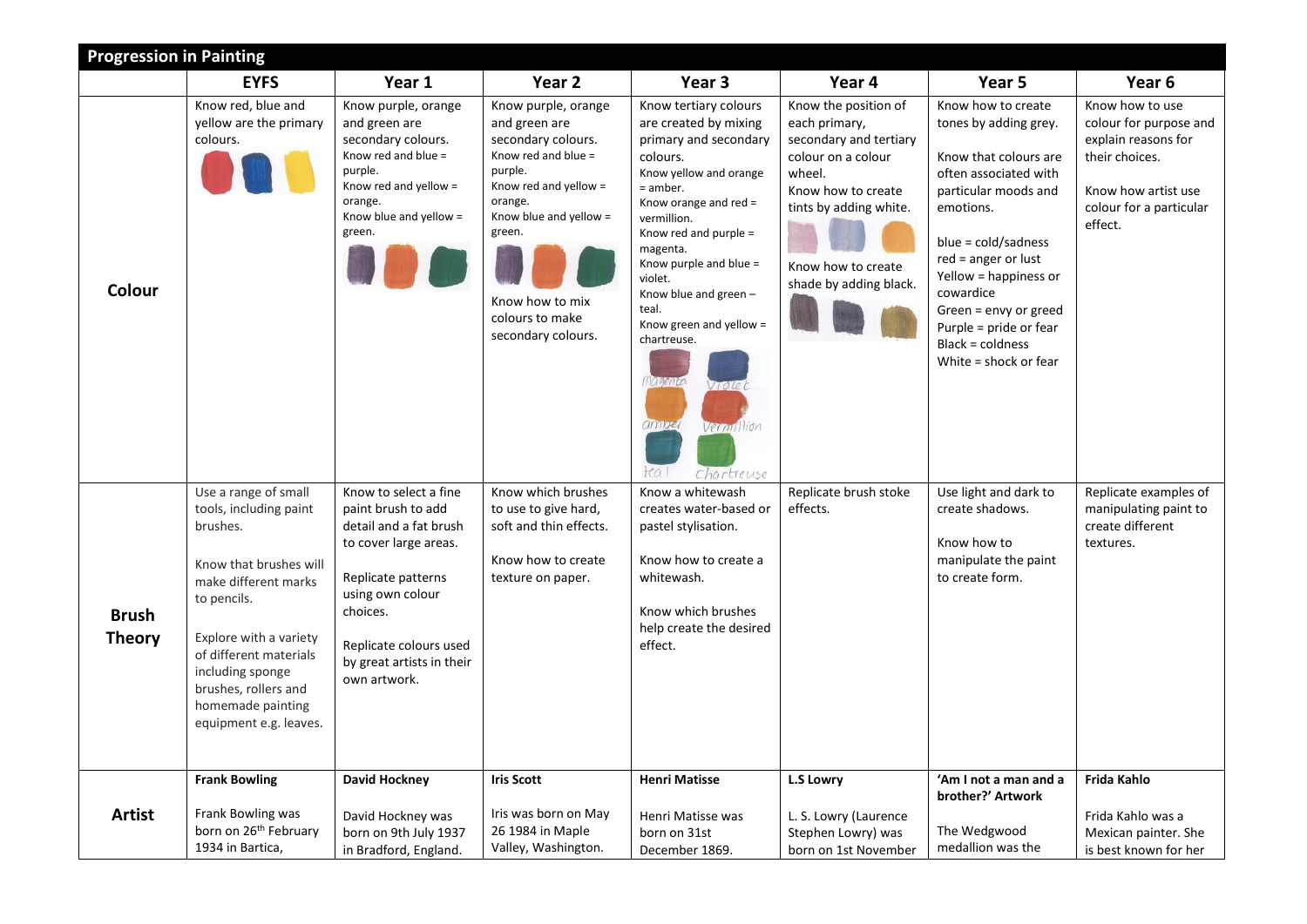|                   | Guyana. He moved to                      |                         |                        | He trained as a lawyer, | 1887 in Stretford,      | most famous image of                            | work showing women                          |
|-------------------|------------------------------------------|-------------------------|------------------------|-------------------------|-------------------------|-------------------------------------------------|---------------------------------------------|
|                   | London to study art at                   | He completed a series   | She uses her finger to | but decided to become   | Lancashire.             | a black person in all of                        | and experiences                             |
|                   | the age of 19.                           | of painting in acrylics | create her pieces of   | a painter.              |                         | 18th-century art.                               | relating to women,                          |
|                   |                                          | of swimming pools       | artwork – this is      |                         | Lowry had an unhappy    |                                                 | and for her self                            |
|                   | Bowling mixes abstract                   | (following a visit to   | known as finger        | At the beginning of his | childhood. He wasn't    | The image was widely                            | portraits, often                            |
|                   | art with personal                        | California).            | painting.              | career, Matisse         | very popular at school, | reproduced on                                   | painted in naïve or                         |
|                   | memories to create                       |                         |                        | focused on painting     | didn't have a very      | domestic objects like                           | primitive style.                            |
|                   | vibrant, colourful,                      | Hockney is an avid      | Iris is determined in  | landscapes and still-   | close relationship with | crockery and also                               |                                             |
|                   | experimental art. To                     | user of the Brushes     | helping humanity think | lifes in a traditional  | his parents, and he     | became popular on                               | In 1925, a tram                             |
|                   | ensure his paintings                     | iPhone app. He uses it  | of animals as equals.  | style. He then started  | had few friends.        | fashion accessories.                            | collided with the bus                       |
|                   | are unique every time,                   | to draw portraits and   |                        | to produce work         |                         |                                                 | she was on. Because                         |
|                   | he uses free-hand                        | send them to friends.   | Now that Iris is       | influenced by the       | Lowry's paintings       | The image helped to                             | of the accident, she                        |
|                   | dripping, spilling and                   |                         | paintings a larger     | Impressionist           | often featured          | galvanise support for                           | had over 30                                 |
|                   | pouring techniques.                      | His paintings sell for  | scale, her canvases    | movement.               | industrial Pendlebury   | the abolitionist cause.                         | operations during her                       |
|                   |                                          | millions of dollars     | take a few days to     |                         | and they captured       |                                                 | life and was never able                     |
|                   | In 2008, Bowling                         |                         | plan, and several      | Matisse's style evolved | scenes of life in       | Benjamin Franklin                               | to have children.                           |
|                   | became the first black                   | Hockney                 | weeks to complete.     | and he began to use     | industrial England.     | declared that the                               |                                             |
|                   | British artist to be                     | experimented with       |                        | strong colours and lose |                         | medallion's                                     | She was the first 20th                      |
|                   | awarded with the<br>Order of the British | photocollage - joining  |                        | some of the realistic   | His landscapes are      | effectiveness was                               | century Mexican artist                      |
|                   | empire for services to                   | and combining photos    |                        | qualities of            | often populated by      | 'equal to that of the<br>best written Pamphlet, | to have one of her                          |
|                   | art.                                     |                         |                        | Impressionism.          | stylised 'matchstick    | in procuring favour to                          | paintings bought by<br>the Louvre Museum in |
|                   |                                          |                         |                        |                         | men' figures.           | those oppressed                                 | Paris.                                      |
|                   |                                          |                         |                        |                         |                         | People.'                                        |                                             |
|                   |                                          |                         |                        |                         | Lowry didn't complete   |                                                 | Kahlo's work was                            |
|                   |                                          |                         |                        |                         | many paintings of       |                                                 | strongly influenced by                      |
|                   |                                          |                         |                        |                         | London. However, his    |                                                 | Mexican culture. Her                        |
|                   |                                          |                         |                        |                         | 1960 painting of        |                                                 | paintings often had                         |
|                   |                                          |                         |                        |                         | Piccadilly Circus sold  |                                                 | monkeys in them, a                          |
|                   |                                          |                         |                        |                         | for more than £5        |                                                 | widely used Mexican                         |
|                   |                                          |                         |                        |                         | million in 2011.        |                                                 | motif, which she used                       |
|                   |                                          |                         |                        |                         |                         |                                                 | to symbolize                                |
|                   |                                          |                         |                        |                         |                         |                                                 | protection and                              |
|                   |                                          |                         |                        |                         |                         |                                                 | tenderness.                                 |
|                   |                                          |                         |                        |                         |                         |                                                 |                                             |
|                   |                                          |                         |                        |                         |                         |                                                 | The house where she                         |
|                   |                                          |                         |                        |                         |                         |                                                 | grew up has been a                          |
|                   |                                          |                         |                        |                         |                         |                                                 | museum and popular                          |
|                   |                                          |                         |                        |                         |                         |                                                 | tourist attraction since                    |
|                   |                                          |                         |                        |                         |                         |                                                 | 1958.                                       |
|                   | Primary colours, paint                   | Primary colours,        | Hard, soft, texture,   | Tertiary colours,       | Colour wheel, shade,    | Mood, emotion                                   |                                             |
| <b>Vocabulary</b> | brush, roller.                           | secondary colours,      | effect                 | whitewash, pastel       | tint                    |                                                 |                                             |
|                   |                                          | fine, thick             |                        |                         |                         |                                                 |                                             |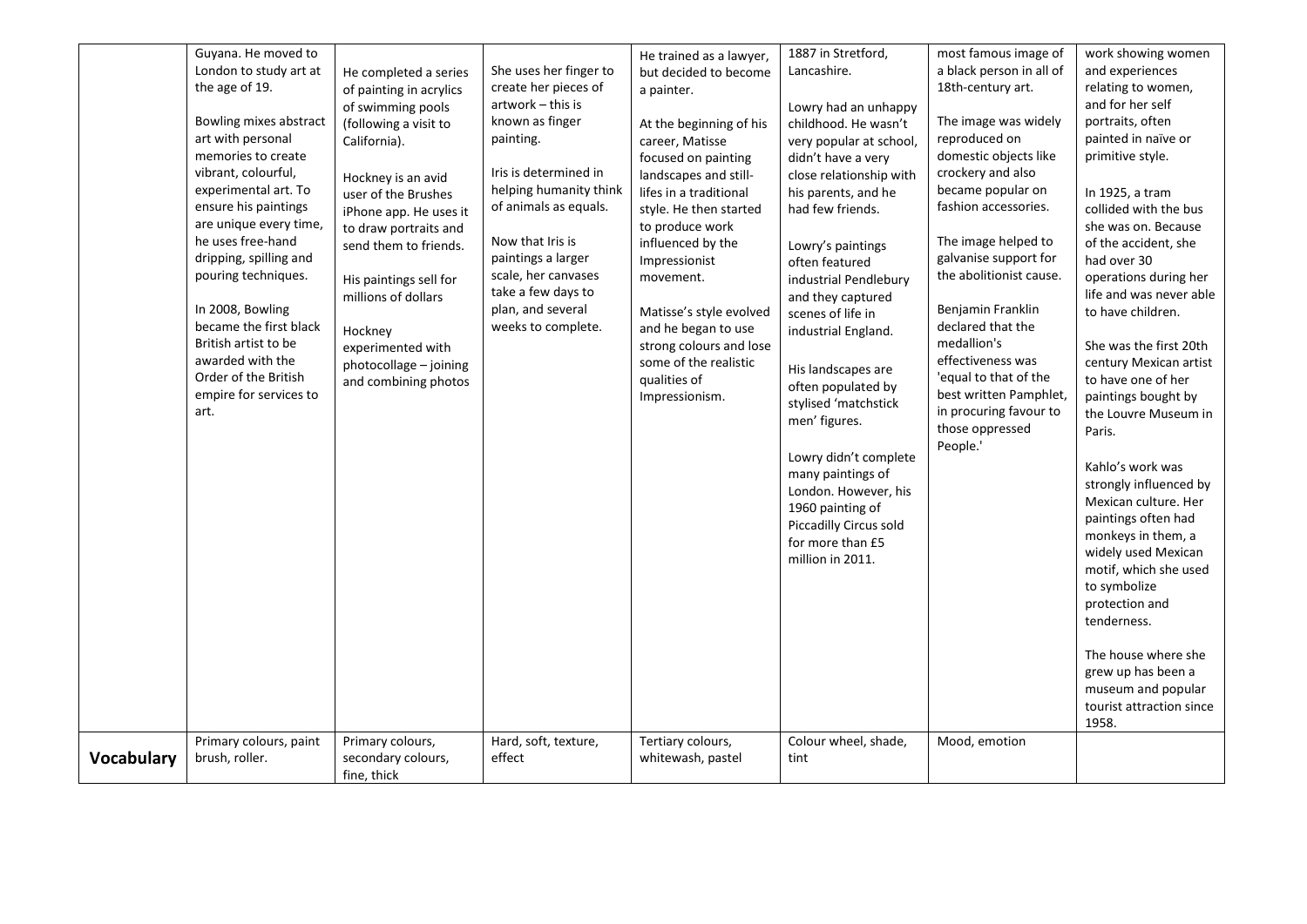| <b>Progression in Textiles</b> |             |                                      |        |                                                  |        |                                                 |        |
|--------------------------------|-------------|--------------------------------------|--------|--------------------------------------------------|--------|-------------------------------------------------|--------|
|                                | <b>EYFS</b> | Year 1                               | Year 2 | Year 3                                           | Year 4 | Year 5                                          | Year 6 |
| Progression                    |             | Know how to use                      |        | Know how to join two                             |        | Know how to join two                            |        |
| in textiles                    |             | running stitch in                    |        | pieces of the same                               |        | different fabrics                               |        |
|                                |             | horizontal and vertical              |        | fabric together.                                 |        | together using fabric                           |        |
|                                |             | lines.                               |        |                                                  |        | adhesive.                                       |        |
|                                |             |                                      |        | Know how to use a                                |        |                                                 |        |
|                                |             | Know that threads                    |        | free-hand running                                |        | Know how to use                                 |        |
|                                |             | come in a range of                   |        | stitch.                                          |        | different stitches such<br>as running stich and |        |
|                                |             | colours and<br>thicknesses.          |        | Know how to cut                                  |        | backstitch using a                              |        |
|                                |             |                                      |        |                                                  |        | sewing machine.                                 |        |
|                                |             | Use this knowledge to                |        | pieces of fabric to the<br>correct length using  |        |                                                 |        |
|                                |             | select appropriate                   |        | measures and                                     |        | Know how to join                                |        |
|                                |             | threads for their                    |        | estimations.                                     |        | fabric together to form                         |        |
|                                |             | design.                              |        |                                                  |        | a quilt using padding.                          |        |
|                                |             |                                      |        | Know how to add                                  |        |                                                 |        |
|                                |             |                                      |        | detail using a free-                             |        |                                                 |        |
|                                |             |                                      |        | hand simple stich.                               |        |                                                 |        |
| <b>Artist</b>                  |             | <b>James Fox</b>                     |        | <b>Coco Chanel</b>                               |        | <b>Faith Ringgold</b>                           |        |
|                                |             |                                      |        |                                                  |        |                                                 |        |
|                                |             | James works with                     |        | Gabrielle Chanel (her                            |        | She was born on 8th                             |        |
|                                |             | machine embroidery                   |        | real name) was born in                           |        | October 1930 in New                             |        |
|                                |             |                                      |        | 1883 in a poor family                            |        | York.                                           |        |
|                                |             | His works are shown in               |        | to a market trader.                              |        |                                                 |        |
|                                |             | Manchester and                       |        |                                                  |        | The works that                                  |        |
|                                |             | Preston.                             |        | Coco Chanel started                              |        | Ringgold created in                             |        |
|                                |             |                                      |        | her fashion career by                            |        | 1960s were inspired                             |        |
|                                |             | His works look at                    |        | designing hats. With                             |        | from the                                        |        |
|                                |             | modern life issues e.g               |        | the help of one of her                           |        | Impressionism, Africa                           |        |
|                                |             | politics, gender, work<br>& culture. |        | male admirers, she                               |        | art and Cubism.                                 |        |
|                                |             |                                      |        | opened her first shop<br>in Paris in 1913. As it |        |                                                 |        |
|                                |             |                                      |        | became more popular,                             |        | The American People<br>Series was created in    |        |
|                                |             |                                      |        | she started selling                              |        | 1963. It was the first                          |        |
|                                |             |                                      |        | clothes as well.                                 |        | political collection of                         |        |
|                                |             |                                      |        |                                                  |        | Ringgold. The works                             |        |
|                                |             |                                      |        | In 1921, she created                             |        | highlighted the point                           |        |
|                                |             |                                      |        | her first perfume,                               |        | of view of women                                |        |
|                                |             |                                      |        | Chanel No 5.                                     |        | toward the racial                               |        |
|                                |             |                                      |        |                                                  |        | interaction.                                    |        |
|                                |             |                                      |        | Coco Chanel's                                    |        |                                                 |        |
|                                |             |                                      |        | revolutionary designs                            |        | She has also written                            |        |
|                                |             |                                      |        | were elegant but also                            |        | and illustrated 11                              |        |
|                                |             |                                      |        | comfortable and                                  |        | children's books.                               |        |
|                                |             |                                      |        | practical, as they freed                         |        |                                                 |        |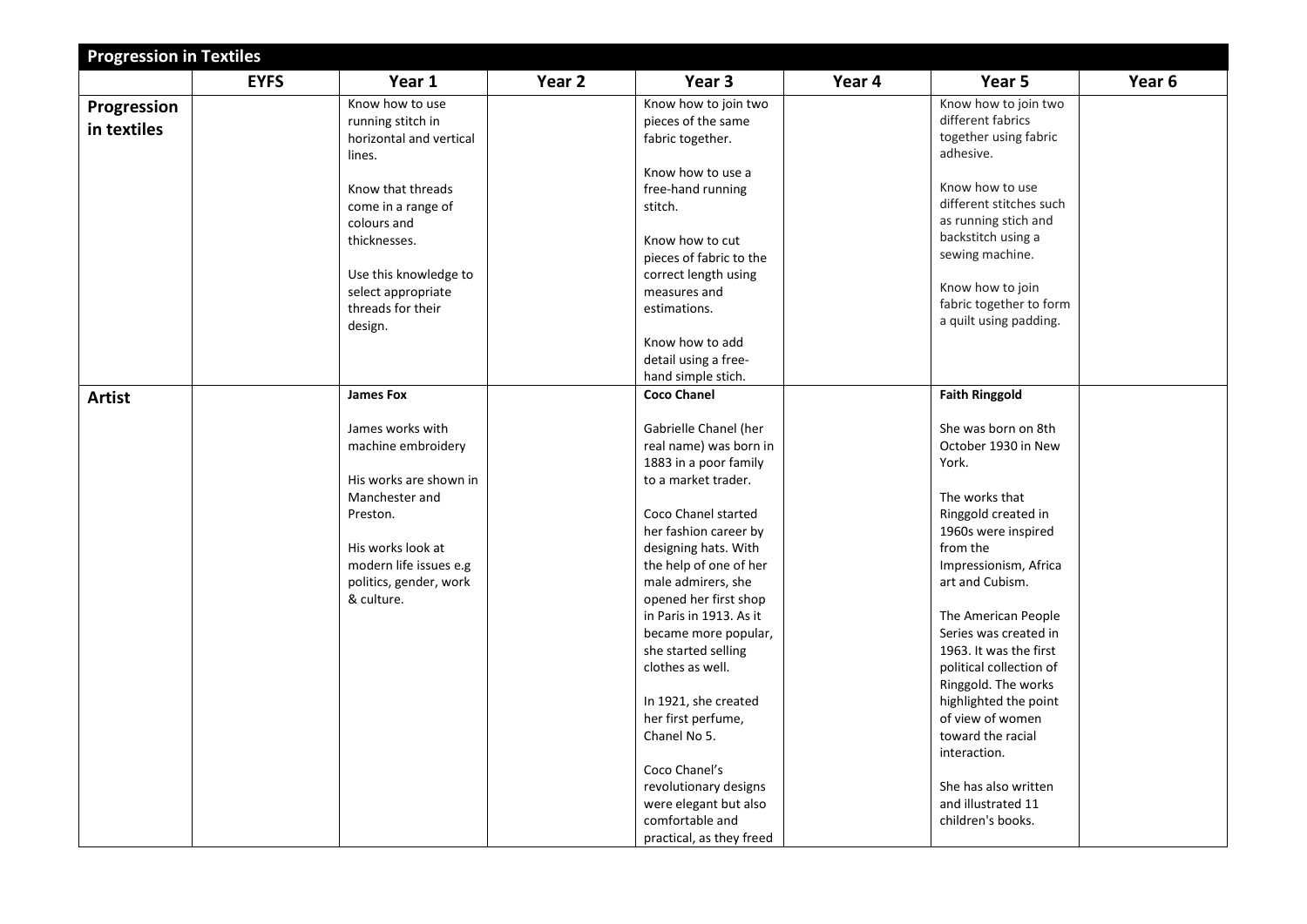|                 |                         | women from wearing | Faith Ringgold has said |
|-----------------|-------------------------|--------------------|-------------------------|
|                 |                         | corsets.           | that she uses her art   |
|                 |                         |                    | to tell a story.        |
| Vocabulary      | needle, thread, stitch, | fabric, textiles,  | spool, pedal, foot,     |
| (to demonstrate | sew                     | embellishment      | backstitch, running     |
| knowledge and   |                         |                    | stitch, cross stitch,   |
| understanding   |                         |                    | bobbin, adhesive,       |
| in this strand) |                         |                    | motif                   |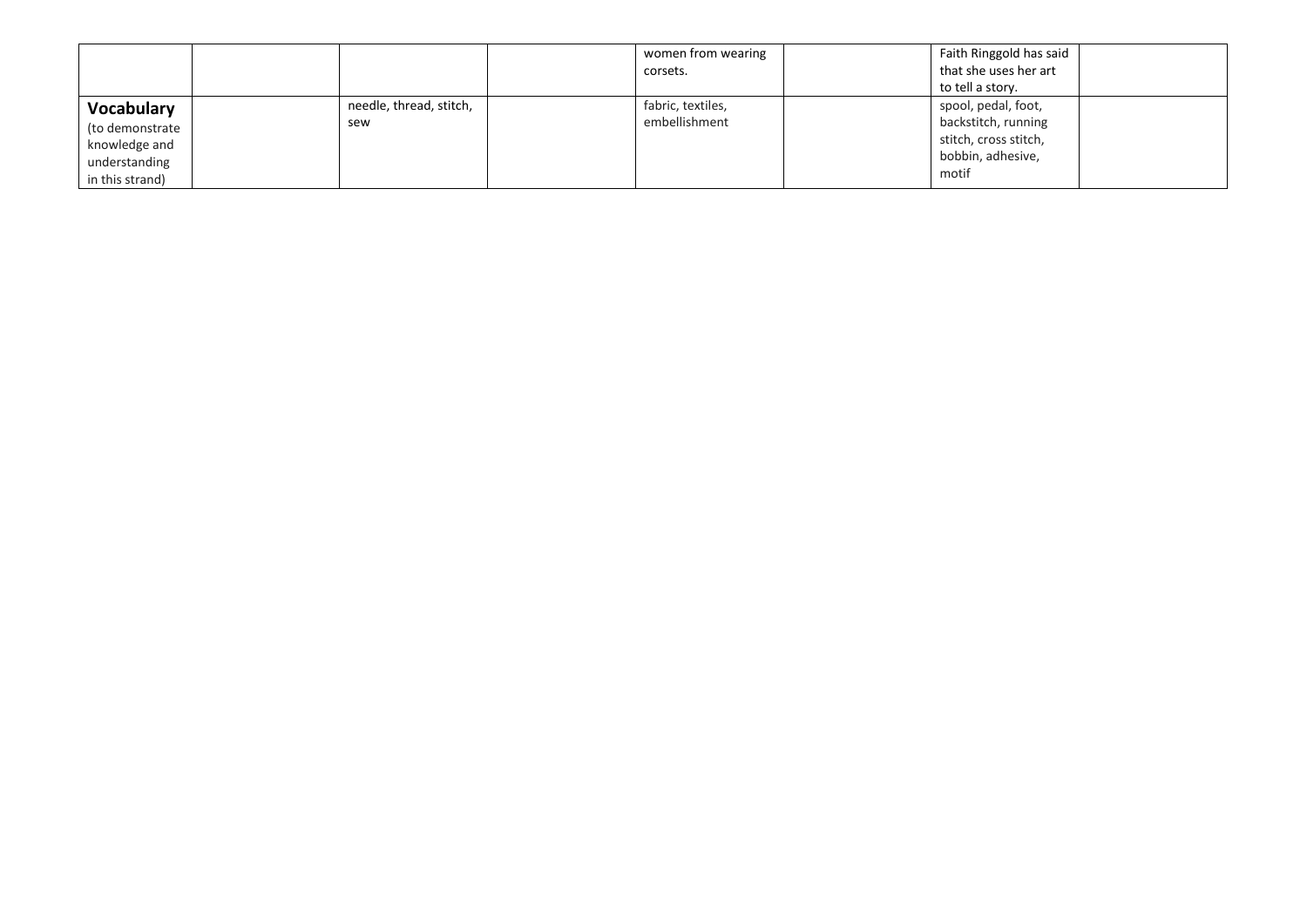|               | <b>Progression in Printing</b> |                         |        |                         |        |                          |        |  |  |  |
|---------------|--------------------------------|-------------------------|--------|-------------------------|--------|--------------------------|--------|--|--|--|
|               | <b>EYFS</b>                    | Year 1                  | Year 2 | Year 3                  | Year 4 | Year 5                   | Year 6 |  |  |  |
| Progression   |                                | Know how to print       |        | Know how to make a      |        | Know how to carve to     |        |  |  |  |
|               |                                | using sponges,          |        | printing block.         |        | create a relief printing |        |  |  |  |
| in Printing   |                                | vegetables and fruit    |        | Know how to use         |        | block                    |        |  |  |  |
|               |                                | using primary colours.  |        | string to create a      |        |                          |        |  |  |  |
|               |                                |                         |        | textured block.         |        | Know how relief          |        |  |  |  |
|               |                                | Know that the primary   |        |                         |        | printing works           |        |  |  |  |
|               |                                | colours are red, yellow |        | Know that tints are     |        |                          |        |  |  |  |
|               |                                | and blue.               |        | created by adding       |        |                          |        |  |  |  |
|               |                                |                         |        | white.                  |        |                          |        |  |  |  |
|               |                                | Know how to             |        |                         |        |                          |        |  |  |  |
|               |                                | accurately create a     |        | Know that shades are    |        |                          |        |  |  |  |
|               |                                | print.                  |        | created by adding       |        |                          |        |  |  |  |
|               |                                |                         |        | black.                  |        |                          |        |  |  |  |
|               |                                |                         |        |                         |        |                          |        |  |  |  |
|               |                                |                         |        | Know how to create a    |        |                          |        |  |  |  |
|               |                                |                         |        | repeating pattern.      |        |                          |        |  |  |  |
| <b>Artist</b> |                                | <b>Anni Albers</b>      |        | Salvador Dalí           |        | Andy Warhol              |        |  |  |  |
|               |                                |                         |        |                         |        |                          |        |  |  |  |
|               |                                | Anni Albers was a       |        | Salvador Dali was born  |        | Andy Warhol was born     |        |  |  |  |
|               |                                | German artist. She was  |        | on 11th May 1904 in     |        | on 6th August 1928 in    |        |  |  |  |
|               |                                | born in Berlin in 1899  |        | Figueres, Spain.        |        | Pittsburgh,              |        |  |  |  |
|               |                                | and came from a         |        |                         |        | Pennsylvania.            |        |  |  |  |
|               |                                | Jewish family.          |        | Salvador went to        |        |                          |        |  |  |  |
|               |                                |                         |        | drawing school          |        | He is known for his      |        |  |  |  |
|               |                                | At school, Anni         |        |                         |        |                          |        |  |  |  |
|               |                                | decided to study        |        | He experimented with    |        | pop art and his work     |        |  |  |  |
|               |                                | weaving and became      |        | Cubism and also         |        | focuses of the           |        |  |  |  |
|               |                                | one of the greatest     |        | gained a reputation for |        | crossover between        |        |  |  |  |
|               |                                | print artists of our    |        | being a bit eccentric.  |        | celebrity, advertising   |        |  |  |  |
|               |                                | time.                   |        |                         |        | and artistic expression. |        |  |  |  |
|               |                                |                         |        |                         |        |                          |        |  |  |  |
|               |                                | She liked to make       |        | Several images often    |        | He worked with many      |        |  |  |  |
|               |                                | artworks that tickle    |        | appear in Dali's        |        | forms of media,          |        |  |  |  |
|               |                                | our sense of touch and  |        | surrealist paintings.   |        | including: painting,     |        |  |  |  |
|               |                                | make us want to feel    |        | These include: melting  |        | printmaking,             |        |  |  |  |
|               |                                | them.                   |        | clocks, elephants,      |        | photography, drawing,    |        |  |  |  |
|               |                                |                         |        | eggs, ants, snails and  |        | sculpture, film and      |        |  |  |  |
|               |                                |                         |        | locusts.                |        | music.                   |        |  |  |  |
|               |                                |                         |        |                         |        |                          |        |  |  |  |
|               |                                |                         |        | Salvador Dali produced  |        | He founded the New       |        |  |  |  |
|               |                                |                         |        | more than 1500          |        | York Academy of Art in   |        |  |  |  |
|               |                                |                         |        | paintings in his        |        | 1979.                    |        |  |  |  |
|               |                                |                         |        | lifetime.               |        |                          |        |  |  |  |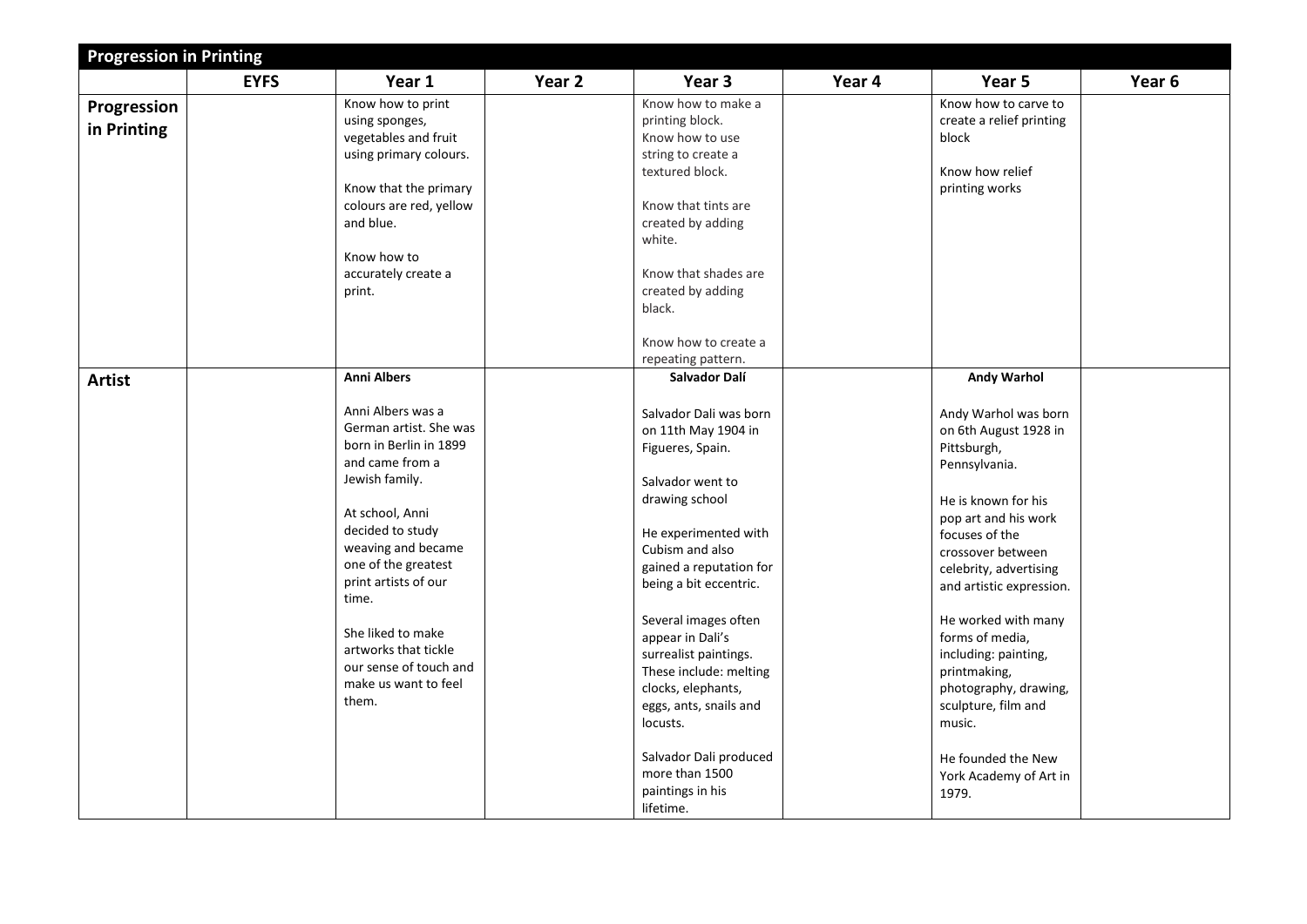| Vocabulary | Primary colours, soft, | printing block, printing | Carve, polystyrene, |  |
|------------|------------------------|--------------------------|---------------------|--|
|            | hard, accurate,        | tiles, inking rollers,   | relief printing     |  |
|            | smudge                 | shade, tint, precision   |                     |  |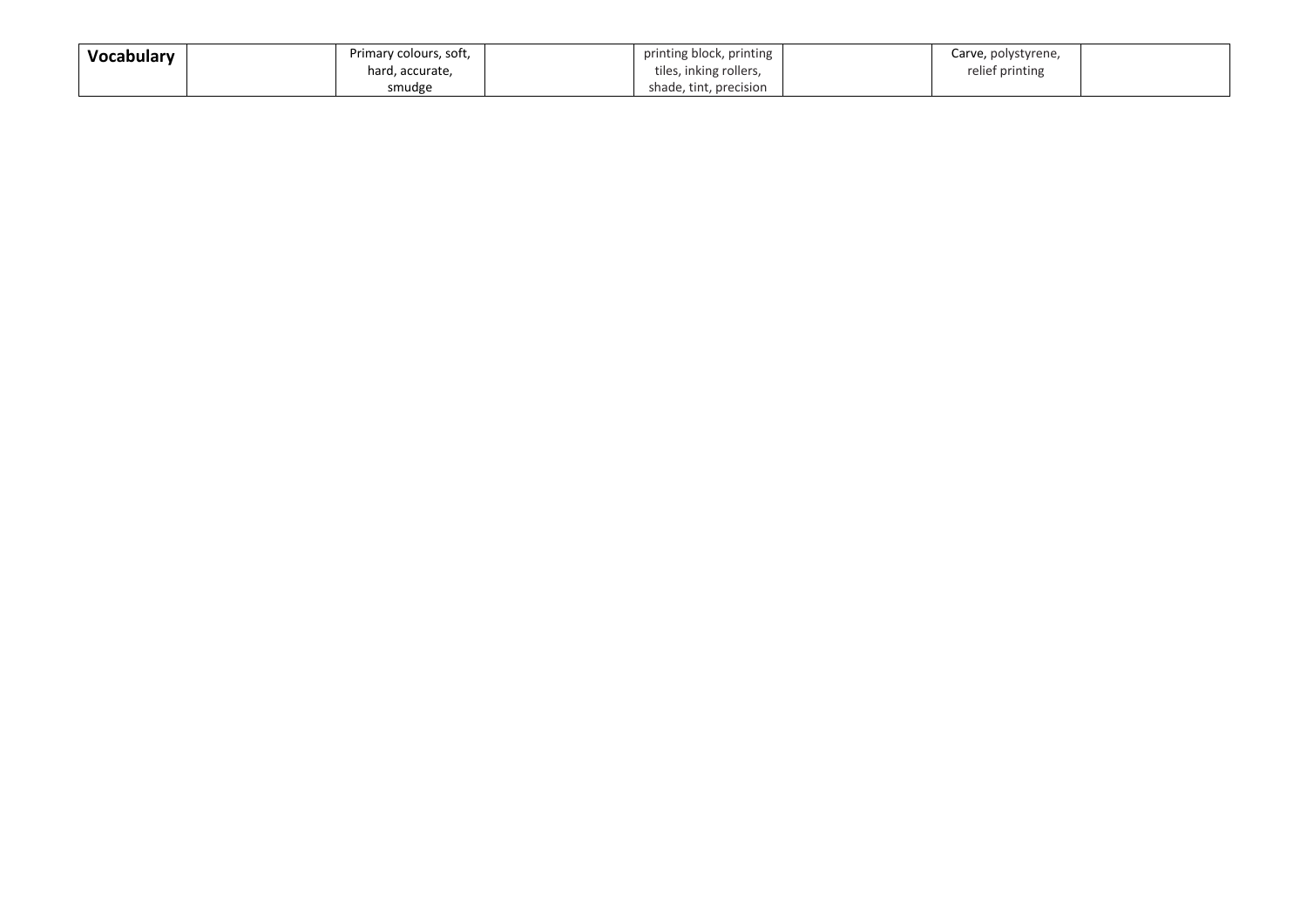|                   | <b>Progression in Sculpture</b>          |        |                                                    |        |                                             |        |                                   |  |  |  |
|-------------------|------------------------------------------|--------|----------------------------------------------------|--------|---------------------------------------------|--------|-----------------------------------|--|--|--|
|                   | <b>EYFS</b>                              | Year 1 | Year <sub>2</sub>                                  | Year 3 | Year 4                                      | Year 5 | Year 6                            |  |  |  |
|                   |                                          |        |                                                    |        |                                             |        |                                   |  |  |  |
|                   | Know how to make                         |        | Know how to combine                                |        | Know how to mould                           |        | Know how to shape                 |  |  |  |
| Progression       | playdough using flour,                   |        | flour and water to create                          |        | clay.                                       |        | and cut wire safely.              |  |  |  |
| in                | salt and water.                          |        | a glue.                                            |        |                                             |        |                                   |  |  |  |
| <b>Sculpture</b>  |                                          |        |                                                    |        | Know how to use tools                       |        | Know how to weave                 |  |  |  |
|                   | Use everyday objects                     |        | Know to combine paper                              |        | to carve and score                          |        | wire to add strength.             |  |  |  |
|                   | such as boxes and                        |        | and glue to create paper                           |        | clay.                                       |        |                                   |  |  |  |
|                   | tubes to create their                    |        | mache.                                             |        |                                             |        | Know how to                       |  |  |  |
|                   | own sculptures.                          |        |                                                    |        | Know how water                              |        | manipulate mod-rock               |  |  |  |
|                   |                                          |        | Know how to layer                                  |        | affects the malleability                    |        | safety around a frame.            |  |  |  |
|                   |                                          |        | materials to create                                |        | of clay, including joins.                   |        |                                   |  |  |  |
|                   |                                          |        | strength.                                          |        |                                             |        |                                   |  |  |  |
|                   |                                          |        | Know how to shape and<br>layer materials to create |        |                                             |        |                                   |  |  |  |
|                   |                                          |        | texture.                                           |        |                                             |        |                                   |  |  |  |
| <b>Artist</b>     | <b>Brendan Jamison</b>                   |        | <b>Andy Goldsworthy</b>                            |        | <b>Thutmose</b>                             |        | <b>David Oliveira</b>             |  |  |  |
|                   |                                          |        |                                                    |        |                                             |        |                                   |  |  |  |
|                   | Brendan Jamison was                      |        | Andy Goldsworthy was                               |        | Thutmose, was an                            |        | David Oliveira was                |  |  |  |
|                   | born 1979, in Belfast                    |        | born on 26th July                                  |        | Ancient Egyptian                            |        | born in Lisbon in 1980.           |  |  |  |
|                   | Northern Ireland.                        |        | 1956, in Cheshire,                                 |        | sculptor.                                   |        |                                   |  |  |  |
|                   |                                          |        | England.                                           |        |                                             |        | He holds a degree in              |  |  |  |
|                   | Brendan works                            |        | Andy Goldsworthy                                   |        | He flourished around                        |        | sculpture from Lisbon             |  |  |  |
|                   | primarily as a sculptor                  |        | produces artwork                                   |        | 1350 BC.                                    |        | University and since              |  |  |  |
|                   | using sugar cubes as                     |        | using natural materials                            |        |                                             |        | 2005.                             |  |  |  |
|                   | his favoured material.                   |        | (such as flowers, mud,                             |        | His works are one of                        |        |                                   |  |  |  |
|                   | He uses special                          |        | ice, leaves, twigs,                                |        | the most famous                             |        | Exploring the idea of             |  |  |  |
|                   | sculpting tools to                       |        | pebbles, boulders,                                 |        | ancient Egyptian<br>treasures in the world. |        | line and space, Oliveira          |  |  |  |
|                   | share the sugar cubes<br>and an adhesive |        | snow, thorns, bark,                                |        |                                             |        | plays on optical<br>illusion. Two |  |  |  |
|                   | material to bind them                    |        | grass and pine cones).                             |        |                                             |        | dimensions become                 |  |  |  |
|                   | together.                                |        | Much of his work is                                |        |                                             |        | three dimensional                 |  |  |  |
|                   |                                          |        | made outside and is                                |        |                                             |        | works of wire art.                |  |  |  |
|                   | He has created a sugar                   |        | meant to be                                        |        |                                             |        | His wire sculptures               |  |  |  |
|                   | cube model of 10                         |        | temporary.                                         |        |                                             |        | evokes the appearance             |  |  |  |
|                   | Downing Street, a                        |        | Goldsworthy says he<br>'works with nature as       |        |                                             |        | of a sketch suspended.            |  |  |  |
|                   | whole sugar city called                  |        | a whole' and                                       |        |                                             |        | Fashioned only in line,           |  |  |  |
|                   | 'Sugar Metropolis' and                   |        | sometimes he often                                 |        |                                             |        | the viewer fills in the           |  |  |  |
|                   | Tate Modern.                             |        | doesn't use man-made                               |        |                                             |        | space to see the                  |  |  |  |
|                   |                                          |        | tools to produce his                               |        |                                             |        | character beyond.                 |  |  |  |
|                   |                                          |        | sculptures.                                        |        |                                             |        |                                   |  |  |  |
|                   |                                          |        |                                                    |        |                                             |        |                                   |  |  |  |
| <b>Vocabulary</b> | Boxes, glue,                             |        | layer, texture                                     |        | Carve, score, malleable                     |        | Manipulate, weave                 |  |  |  |
|                   | playdough, flour,                        |        |                                                    |        |                                             |        |                                   |  |  |  |
|                   | water.                                   |        |                                                    |        |                                             |        |                                   |  |  |  |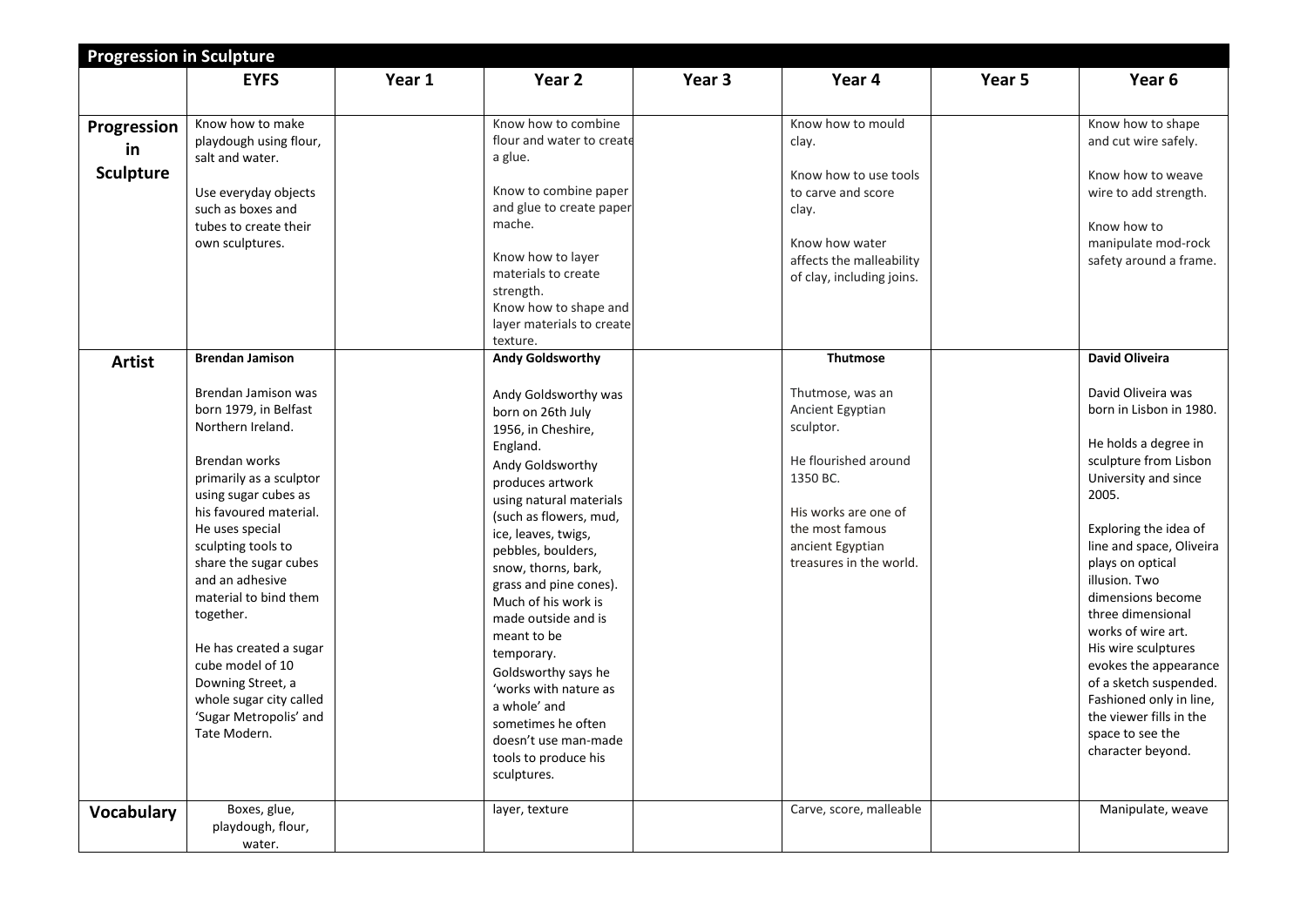| <b>Progression in Collage</b> |                          |        |                          |        |                          |        |                          |
|-------------------------------|--------------------------|--------|--------------------------|--------|--------------------------|--------|--------------------------|
|                               | <b>EYFS</b>              | Year 1 | Year 2                   | Year 3 | Year 4                   | Year 5 | Year 6                   |
| Progression                   | Explore collages by      |        | Know how to tear         |        | Know how to draw         |        | Know how to safely       |
| in Collage                    | cutting and ripping      |        | paper to different sizes |        | regular 2D shapes        |        | break tiles.             |
|                               | different sizes of       |        |                          |        | accurately.              |        |                          |
|                               | paper.                   |        | Know how to position     |        |                          |        | Know how to arrange      |
|                               |                          |        | paper to create          |        | Know how to create       |        | tiles with appropriate   |
|                               | Use scissors to cut      |        | defined areas of a       |        | a 2D shape template.     |        | spacing.                 |
|                               | pieces of materials.     |        | picture.                 |        | Know how shapes fit      |        |                          |
|                               |                          |        |                          |        | together in              |        | Know how to bond         |
|                               | Use glue sticks to stick |        | Know how to apply        |        | tessellation.            |        | tiles to another         |
|                               | pieces of material on    |        | glue.                    |        |                          |        | material.                |
|                               | the paper.               |        |                          |        | Accurately cut 2D        |        |                          |
|                               |                          |        | Know how to secure       |        | shapes of the same       |        | Know how to apply        |
|                               |                          |        | pieces using glue.       |        | size.                    |        | grout between tiles.     |
| <b>Artist</b>                 | <b>Joan Miro</b>         |        | <b>Jesse Treece</b>      |        | <b>Beatriz Milhazes</b>  |        | <b>Sonia King</b>        |
|                               |                          |        |                          |        |                          |        |                          |
|                               | Joan Miro was born in    |        | Jesse Treece is a        |        | Beatriz Milhazes was     |        | Sonia King (born 1953)   |
|                               | Barcelona in 1893.       |        | collage artist based in  |        | born in 1960 in Rio de   |        | is a mosaic artist.      |
|                               |                          |        | Seattle, Washington.     |        | Janeiro, Brazil.         |        |                          |
|                               | He was inspiried by his  |        |                          |        |                          |        | She creates one-of-a-    |
|                               | family who were all      |        | His work executes his    |        | Milhazes is a            |        | kind, fine art mosaics   |
|                               | craft makers including   |        | simple, yet nuanced      |        | modernist artist and     |        | for gallery,             |
|                               | black smiths, gold       |        | view of the everyday     |        | uses all sorts of        |        | architectural and        |
|                               | smiths and a             |        | that manages to          |        | materials including      |        | residential settings.    |
|                               | cabinetmaker.            |        | enthrall and             |        | candy bar wrappers,      |        |                          |
|                               |                          |        | enrapture.               |        | large colorful paper,    |        | Sonia King is "the first |
|                               | He was very artist but   |        |                          |        | holographic paper, and   |        | American to be           |
|                               | his parents wanted       |        | His collages are quite   |        | paint.                   |        | included in the Italian  |
|                               | him to find a more       |        | traditional as they are  |        |                          |        | museum's world-class     |
|                               | reliable job. He did not |        | made with scissors,      |        | There is a lot of        |        | contemporary mosaic      |
|                               | enjoy working in the     |        | glue, and vintage        |        | repetition in her work,  |        | collection."             |
|                               | business world.          |        | magazines and books.     |        | especially with circular |        |                          |
|                               |                          |        |                          |        | shapes.                  |        | King creates             |
|                               | His artwork began with   |        | Treece's work borders    |        |                          |        | contemporary,            |
|                               | painting and drawing     |        | along the line of        |        | Most of her artwork is   |        | abstract mosaic art      |
|                               | but he then began to     |        | science-fiction.         |        | done through             |        | with a complex variety   |
|                               | experiment with more     |        |                          |        | collages.                |        | of tesserae, working     |
|                               | unusual materials,       |        | His collages offer a     |        |                          |        | with spacing,            |
|                               | making simple collages   |        | wide window with a       |        | It is also bold,         |        | reflectivity and         |
|                               | using found items such   |        | perch to sit on and      |        | rhythmic, and            |        | texture.                 |
|                               | as wire, leather, nails  |        | gaze into an alternate   |        | organized.               |        |                          |
|                               | and string.              |        | world where              |        |                          |        |                          |
|                               |                          |        | everything is inverted   |        |                          |        |                          |
|                               |                          |        | in ways unimaginable.    |        |                          |        |                          |